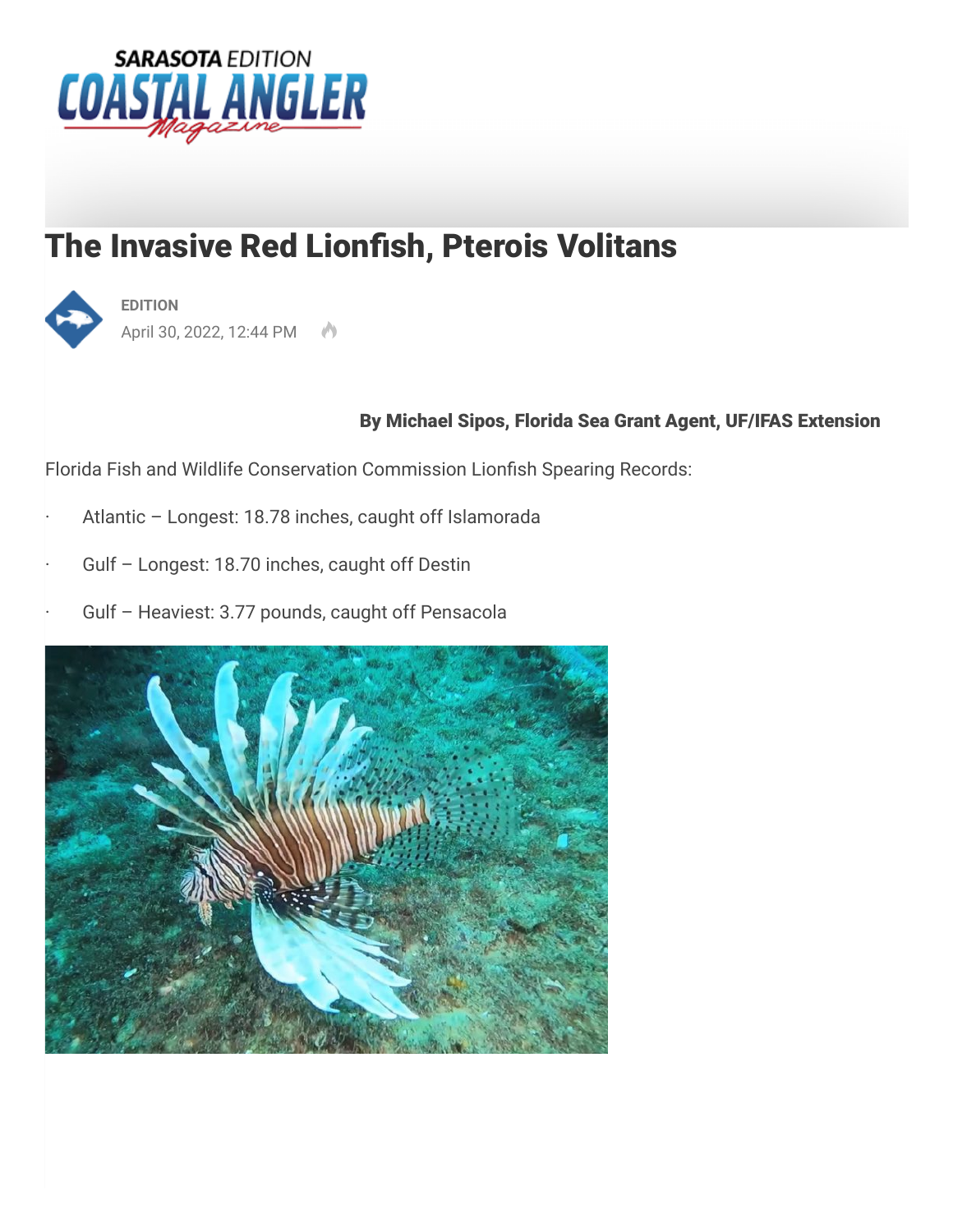

Lionfish belong to the Scorpaenidae family, which contains about 500 species of mostly marine fish that live in tropical and temperate seas. Two nonnative species of lionfish are in the western Atlantic Ocean: the red lionfish (Pterois volitans) and the devil firefish (Pterois miles).

These two species look at lot like each other, but about 97 % of Atlantic are red lionfish.

Because they're hardy, and good at defending themselves, lionfish have quickly spread throughout the Atlantic and Caribbean. They can now be spotted from Massachusetts to Venezuela, with their range expected to expand.

Lionfish can live in depths up to 1,000 feet, tolerate temperatures as low as 50 degrees and withstand low salinities. A more typical environment for lionfish is on shallower natural or artificial reefs, ledges, wrecks and other offshore structures in stable temperatures and salinities.

A lot of people know lionfish are venomous. These slow-moving fish are passive (unless you happen to be a small fish or invertebrate) and use their 18 grooved venomous spines to defend themselves, rather than attack. The spines are not hollow, like snake fangs, but are grooved and hold venomous glandular tissue. The venom of a lionfish sting contains a neurotoxin and acetylcholine, which affects neuromuscular transmission. Stings can be painful for several hours, but they're rarely fatal.

Lionfish grow fast and have lots of eggs. In warmer climates, it's possible for a female lionfish to spawn every four days, releasing two gelatinous egg masses, which can hold a combined 15,000 to 30,000 eggs.